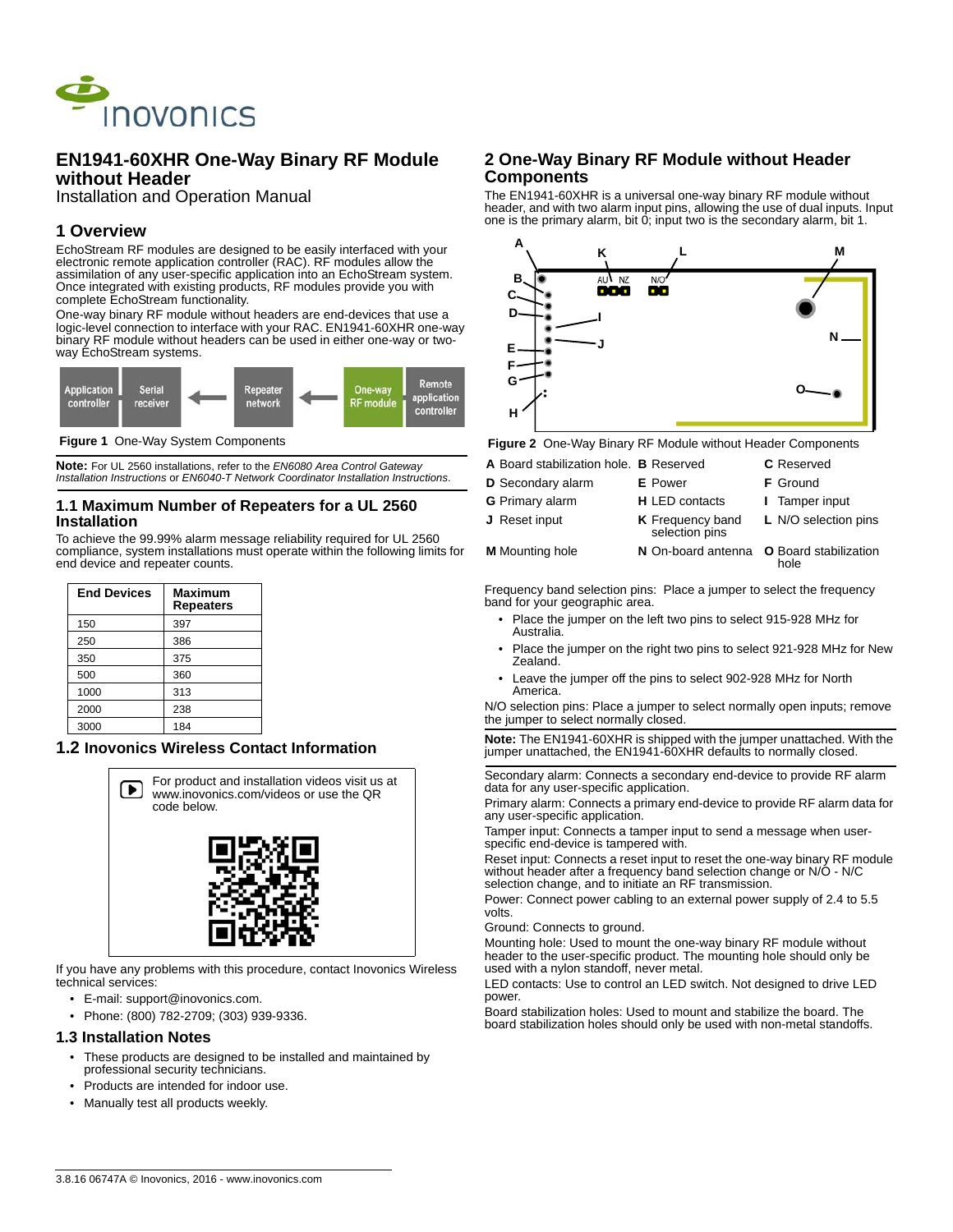### **3 One-Way Binary RF Module without Header Dimensions**





 **Figure 3** EN1941-60XHR One-Way Binary RF Module without Header Dimensions

# **4 One-Way Binary RF Module without Header Connections and Output Jumpers**

|                    | <b>Connection</b>                                                                  | Output<br>Jumper N/O | Output<br>Jumper N/C |
|--------------------|------------------------------------------------------------------------------------|----------------------|----------------------|
| Primary<br>Alarm   | Open                                                                               | Alarm Clear          | Alarm                |
|                    | Ground                                                                             | Alarm                | Alarm Clear          |
| Secondary<br>Alarm | Open                                                                               | Alarm Clear          | Alarm                |
|                    | Ground                                                                             | Alarm                | Alarm Clear          |
| Tamper             | Open                                                                               | Alarm                | Alarm                |
|                    | Ground                                                                             | Alarm Clear          | Alarm Clear          |
| Reset              | Open for normal operation; connect to the ground and<br>release for a board reset. |                      |                      |

# **5 Installation**

- **A** Connecting the one-way binary RF module without header. **B** One-way binary RF module without headers are designed to be easily
- interfaced with your electronic remote application controller, however
- integration must conform to the following: **C** The RF module must only be connected at the eight pin plated throughholes.
- **D** All cables and wires must be routed away from the component side of the RF module.
- **E** The integrated antenna must not be tampered with; no connection to an alternate antenna is provided.
- **F** The application module must not include an integrated secondary collocated radio module.
- **G** The one-way binary RF module without header antenna should be placed so that it is facing away, or otherwise isolated from, your device's ground plane.
- **H** Components that are sensitive to RF transmission, such as high gain circuits, should be isolated from the antenna to prevent interference.
- **I** One-way binary RF module without headers should not be mounted on metal surfaces or inside metal enclosures. They should also not be mounted where sheet metal ductwork, wire mesh screens, etc. might block transmissions.

**J** The RF module should be integrated so the antenna is unobstructed by the end user's PCB, batteries, or any other conductive material.



 **Figure 4** The RF module should be integrated so the antenna is unobstructed

# **6 One-Way Binary RF Module without Header Requirements**

#### **6.1 Power Requirements**

The EN1941-60XHR has an on-board voltage regulator. Connect power cabling to an external power supply (Vcc) of 2.4 to 5.5 volts. Voltage must be sustained at 2.4 volts or above and supply 100 milliamps during the transmit cycle.

Assuming check-in messages every sixty minutes and infrequent alarm messages (one per day, on average), the average current draw is 1.67 uA; peak current draw while transmitting is less than 100 mA; one alarm/ restore cycle per hour results in about 16.67 uA increase in average current. EN1941-60XHR transmitters send a check-in message every 60 minutes;

**Note:** For UL 2560 installations, transmitters must have a minimum checkin time of 60 minutes.

#### **6.2 Low Battery Condition**

The EN1941-60XHR measures battery voltage every three and a half hours, and, when the battery measures 2.4 volts, a serial message is sent indicating a low battery condition.

#### **6.3 Temperature range**

-20°C to +60°C, non-condensing

#### **6.4 RF network compatibility**

EchoStream Commercial Mesh Network

#### **6.5 Input Requirements**

**Caution:** Input levels must not exceed 3.3 V.

Open When an active source (open collector or dry contact) is used to drive the alarm or tamper input, the voltage should be between 0.75xVcc and Vcc. A passive input should have an impedance of greater than 5.1k ohm between the input and ground.

Closed When an active source is used, the voltage should be less than 0.25xVcc. A passive input should have an impedance of less than 240 ohm.

#### **6.6 LED Requirements**

The LED output is an active output from the microprocessor, with a 1k series resistor to limit current draw. Default state is low, and the LED pin is pulled high during transmit.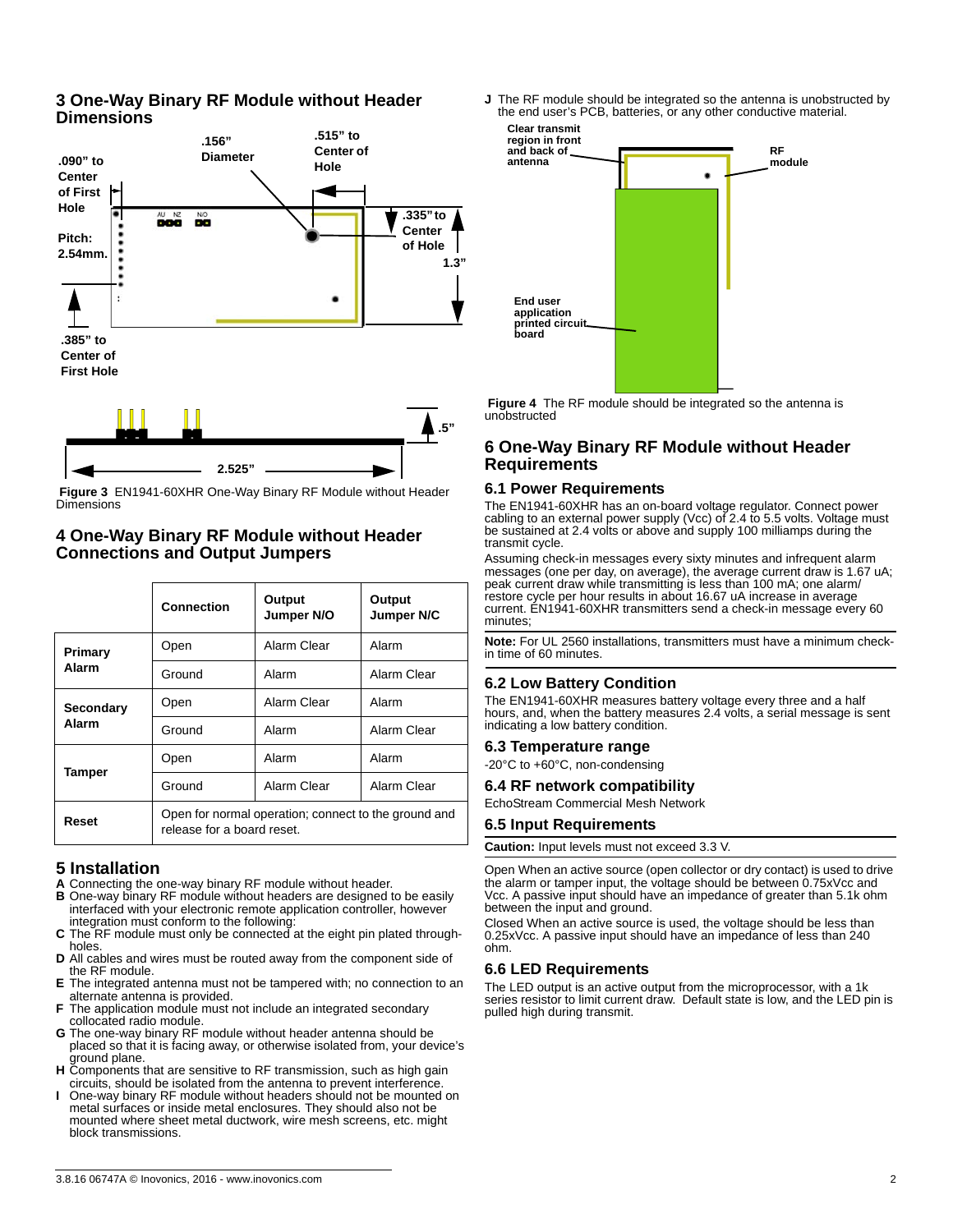# **7 Compliance Requirements**

#### **7.1 UL and cUL Requirements**

- The EN1941-60XHR is a UL2560 unlisted component.
- The compatible receivers for UL 2560 installations are the EN6080 area control gateway and EN6040-T network coordinator. Refer to the *EN6080 Area Control Gateway Installation Instructions* and the *EN6080 Area Control Gateway User Manual*, or the *EN6040-T Network Coordinator Installation Instructions*.
- The compatible repeater for UL 2560 installations is the EN5040-20T.
- When selecting frequency band, only devices set for use in North America are configured for UL and cUL installations.
- In a UL 2560 installation, the EN1941-60XHR one-way binary RF module without header may be used with completed emergency call systems for assisted living and independent living facilities
- For UL 2560 certified system installations, the following Inovonics EchoStream devices are approved for installation within maximum system configuration limits defined in section 1.1 of this document:
- EN6080 area control gateway or EN6040-T network coordinator.
- EN5040-20T high power repeater.
- End devices (transmitters) with a minimum 60-minute check-in interval, as follows:
	- Fundamental devices which are subject to UL2560 certification (pendant transmitters and OEM products using the Inovonics RF module)
	- Supplemental devices which are not subject to UL2560 system certification but which may be used within a UL2560 certified system (e.g. universal transmitters and activity sensors)
- Users that have achieved certification and will install UL 2560 certified systems are responsible for labeling all fundamental devices with the UL 2560 system certification mark.

# **7.2 FCC Requirements for the RF Module**

The one-way binary RF module without header has received a Limited Modular Grant, requiring Inovonics to retain control of the final installation to ensure compliance to FCC/IC regulations. The integrator is responsible to test the final installation to verify compliance to FCC/IC regulation for unintentional emissions. Changes or modifications not expressly approved by the party responsible for compliance could void the user's authority to operate the equipment.

Prior to marketing the product, the integrator must complete and submit to Inovonics a compliance review form and documentation, and, if requested, a functional product sample for approval. If this is not possible, the integrator must perform the testing themselves and submit proof to Inovonics of compliance to Part 15 of the FCC Rules and Industry Canada RSS-210.

At the end of this guide is an Inovonics compliance review form to be filled out by the integrator.

The integrator is also responsible for properly labeling the product containing the one-way binary RF module without header. Labels must be placed on the outside of the product, and must include a statement indicating that the product contains the module, along with the FCC and IC number.

Example 1 "Contains One-Way Binary RF Module without Header FCC ID: HCQ3B6OT9OEM; IC ID: 2309A-OT9OEM (EN1941-IC)"

Example 2 "Contains FCC ID: HCQ3B6OT9OEM; IC ID: 2309A-OT9OEM (EN1941-IC)"

#### **7.3 Television and Radio Interference**

This equipment has been tested and found to comply with the limits for a Class B digital device, pursuant to Part 15 of the FCC Rules. These limits are designed to provide reasonable protection against harmful interference in a residential installation. This equipment generates, uses and can radiate radio frequency energy and, if not installed and used in accordance with the instructions, may cause harmful interference to radio communications. However, there is no guarantee that interference will not occur in a particular installation. If this equipment does cause harmful interference to radio or television reception, which can be determined by turning the equipment off and on, the user is encouraged to try to correct the interference by one or more of the following measures:

- Reorient or relocate the receiving antenna.
- Increase the separation between the equipment and receiver.
- Connect the equipment into an outlet on a circuit different from that to which the receiver is connected.
- Consult the dealer or an experienced radio/TV technician for help.

# **8 FCC Part 15 and Industry Canada Compliance**

This device complies with part 15 of the FCC Rules and Industry Canada license-exempt RSS standard(s). Operation is subject to the following two conditions: (1) this device may not cause interference, and (2) this device must accept any interference, including interference that may cause undesired operation of the device.

Le présent appareil est conforme aux CNR d'Industrie Canada applicables aux appareils radio exempts de licence. L'exploitation est autorisée aux deux conditions suivantes : (1) l'appareil ne doit pas produire de brouillage, et (2) l'utilisateur de l'appareil doit accepter tout brouillage radioélectrique subi, même si le brouillage est susceptible d'en compromettre le fonctionnement.

### **9 US Patent Numbers**

- 7,154,866.
- 7,554,932.
- 7,746,804.
- Other patents pending.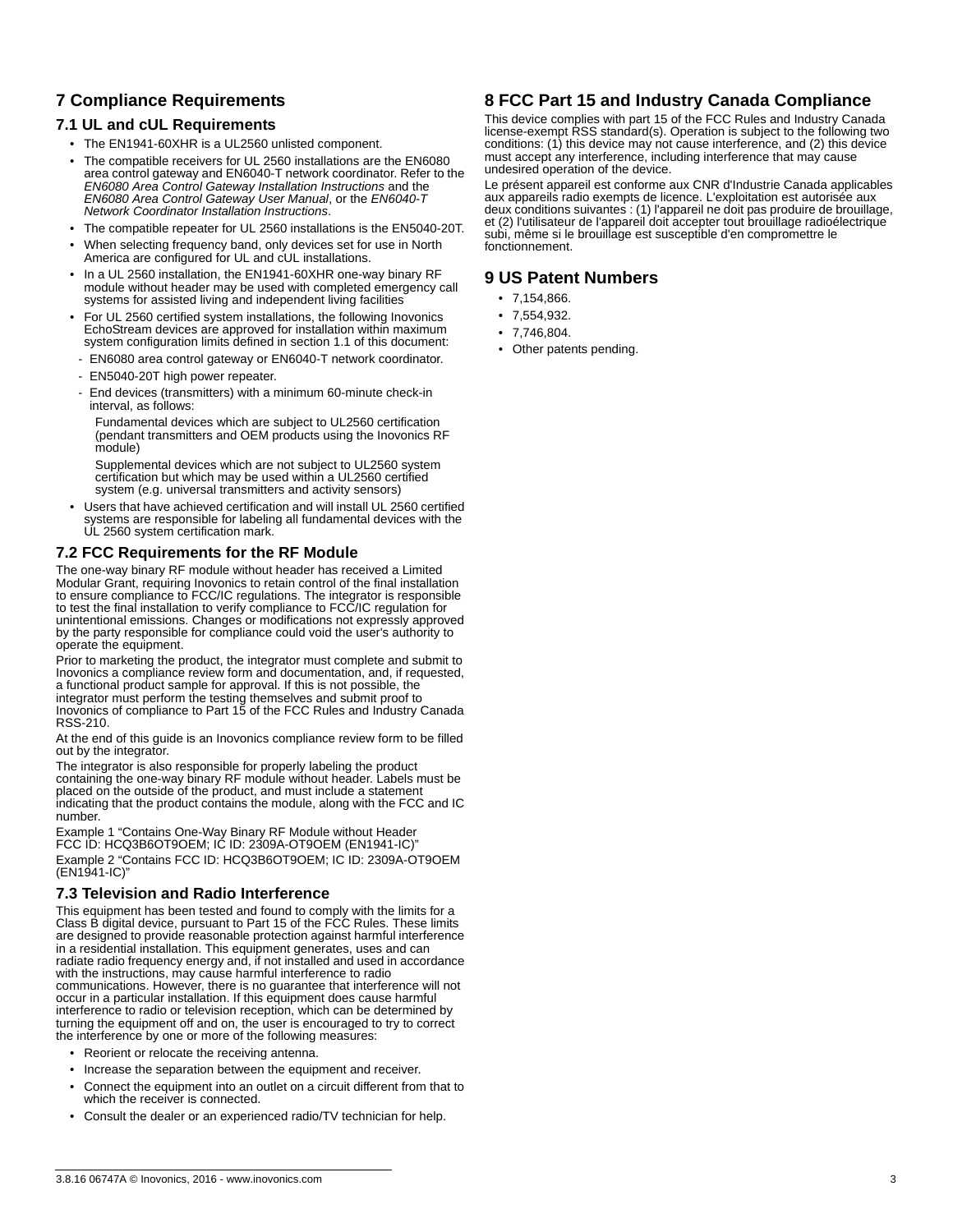# **Inovonics One-Way Binary RF Module without Header Compliance Review Form**

Please provide the following information for review of final installation to ensure compliance with FCC/IC regulations:

# **Required materials from integrator**

The following must also be attached for review with this form:

- A description of the final installation, with attached photographs, as necessary
- •The unintentional radiator test report indicating compliance

# **Integrator information**

| First name:                                                        | Last name:       |  |  |
|--------------------------------------------------------------------|------------------|--|--|
| Phone number:                                                      | Email address:   |  |  |
| Address:                                                           |                  |  |  |
| Declaration of conformity to Inovonics' installation instructions: |                  |  |  |
|                                                                    |                  |  |  |
| Submitted materials:                                               |                  |  |  |
|                                                                    |                  |  |  |
|                                                                    |                  |  |  |
| Authorized signature:                                              | Submission date: |  |  |

# **Inovonics contact information**

Inovonics ATTN: Product Management 397 South Taylor Ave. Louisville, CO 80027 Phone: 303.939.9336 Toll-Free: 800.782.2709 Fax: 303.939.8977 productmanagers@inovonics.com